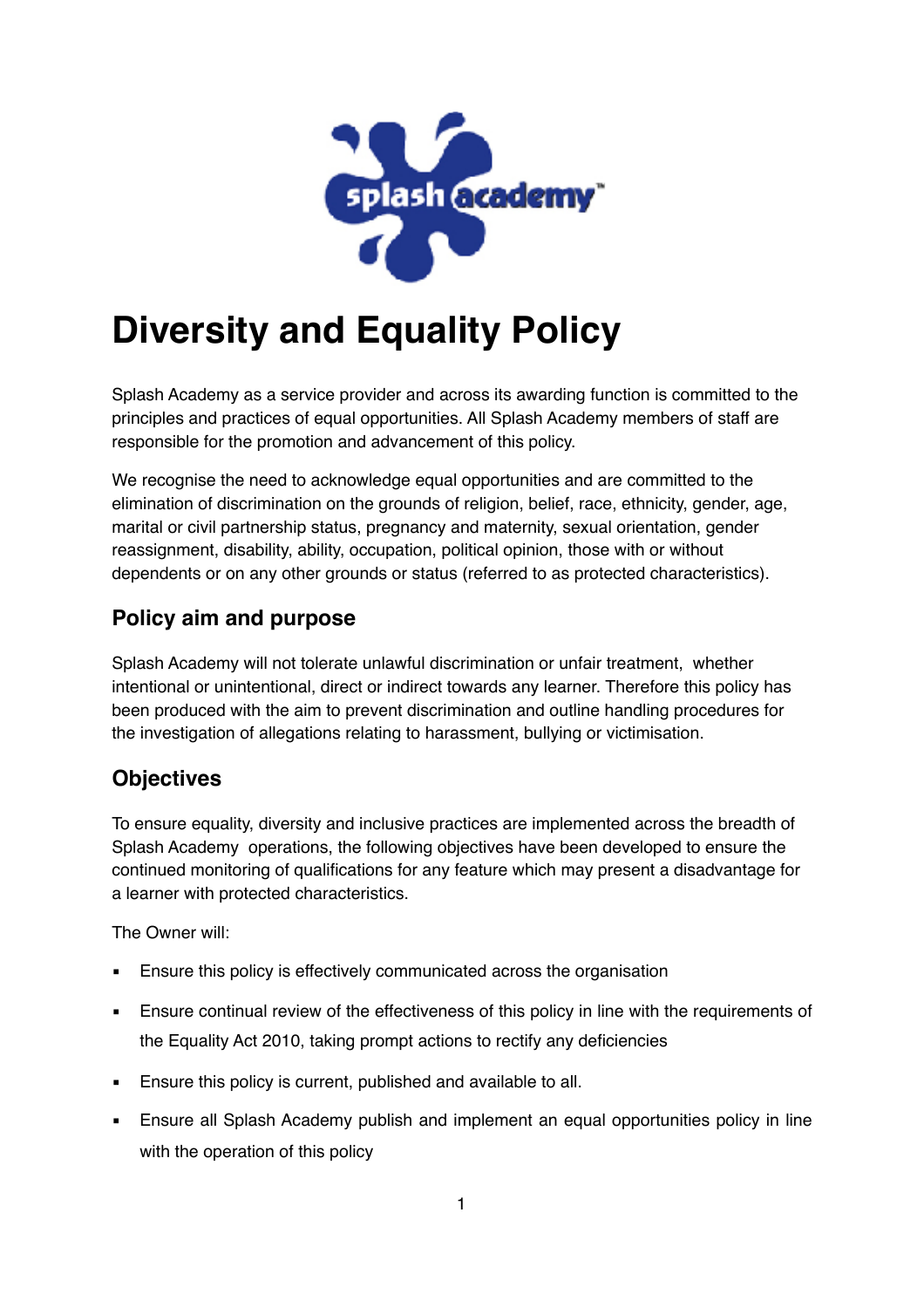- **Encourage the reporting of any allegations of harassment, bullying or victimisation,** whether direct or indirect, through appropriate channels and handle this effectively in accordance with the Splash Academy Complaints Policy
- **Effectively manage risk and performance across all centre activity, applying corrective** action where applicable to maintain Splash Academy commitment to equality and diversity across its awarding function
- Maintain quality records, analyse and report on data (inclusive of age, gender, ethnicity and disability) to monitor and evaluate diversity to eliminate unlawful or unfair treatment.
- **Ensure that there is no barrier to entry of units or qualifications.**

#### **Monitoring and review**

This policy will be reviewed annually to ensure it remains fit for purpose and complies with the requirements of the Equality Act.

The next policy review will take place in January 2021.